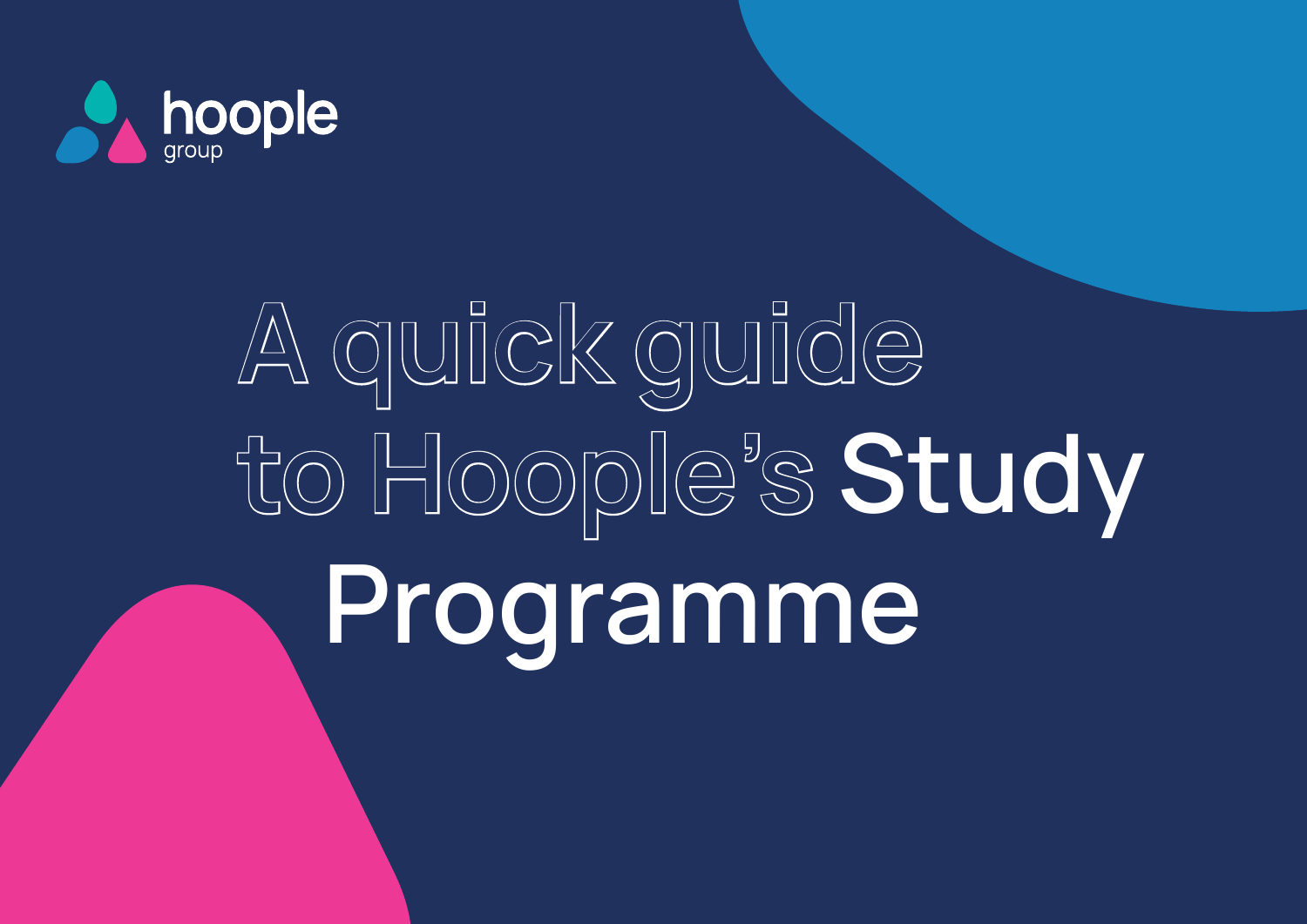#### **Contents**

| <b>How a Study Programme works</b>                 | 3  |
|----------------------------------------------------|----|
| What is a Study Programme?                         | 4  |
| Additional elements common to all study programmes | 11 |
| <b>Work Placement</b>                              | 12 |
| What is a Supported Internship?                    | 13 |
| <b>Work Place Support</b>                          | 14 |
| <b>Benefits of a Supported Internship</b>          | 15 |
| Outcomes                                           | 16 |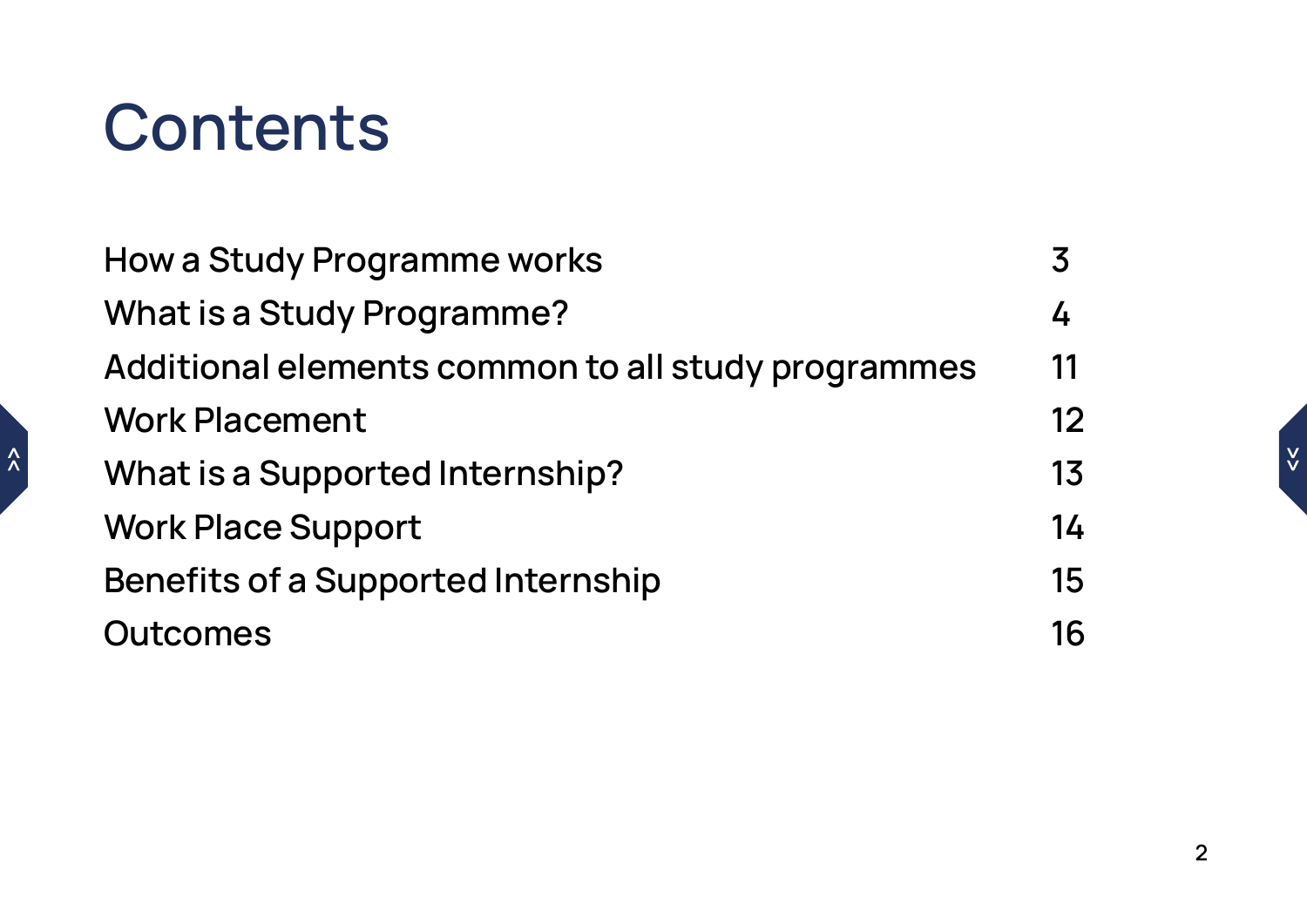# <span id="page-2-0"></span>**How a Study Programme works**

#### **How does it work?**

The Study Programme will be based for four days each week at the Hoople Training Centre in Hereford and one day a week will be spent on work placement relevant to your chosen study path. The Study Programme runs during term time only. We help you to find a work placement that suits your needs and preferences, and will help to give you a sense of what a career in your chosen path would be like.

#### **How much do Study Programmes cost?**

There is no charge as your place will be funded by Government.

#### **Will I get paid?**

 $\hat{\lambda}$ 

No, but financial support may be available for eligible students in the form of a bursary to help remove any barriers to learning eg transportation, meals or equipment costs.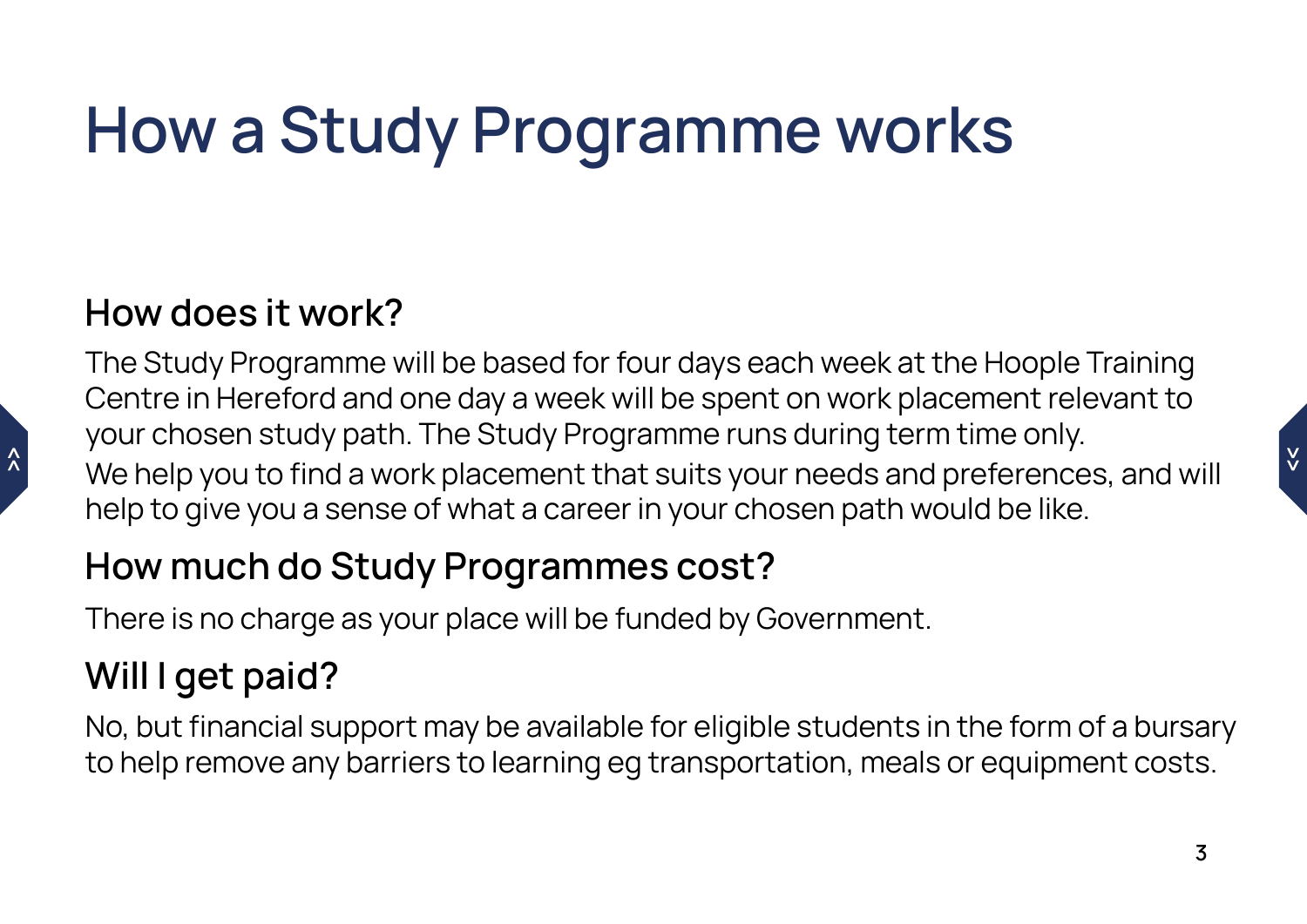### <span id="page-3-0"></span>**What is a Study Programme?**

 $\lambda$ 

A Study Programme aims to offer students breadth and depth, without limiting their options for future study or work. the programme provides structured and challenging learning to support the development and progression of the students, and offers tailored options depending on the student's career plan. The pathway chosen by the student will not limit any other career path they may wish to explore in the future.

To jump to more information about a specific pathway, please click on the icons below. Alternatively, scroll through the following pages to view them all.-

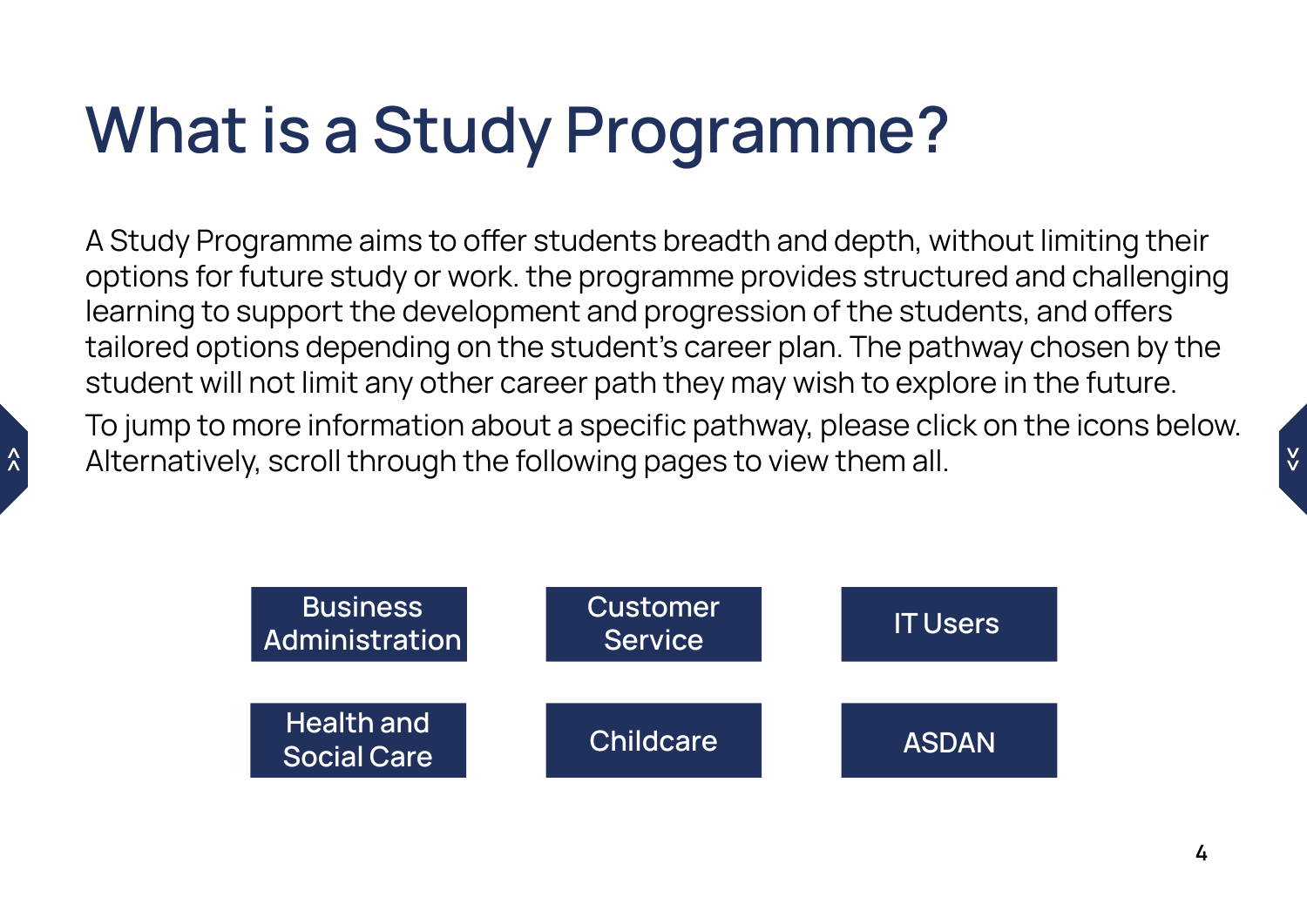### <span id="page-4-0"></span>**What is a Study Programme? Programme? Health and Social Care**

This pathway would be suitable for anyone thinking about a career in social care. The qualification you will gain can be used as an introduction to working with adults or children and young people. You will be given an introduction to the role of a social care worker and learn about equality and diversity, health and safety, safeguarding and duty of care.

 $\lambda$ 

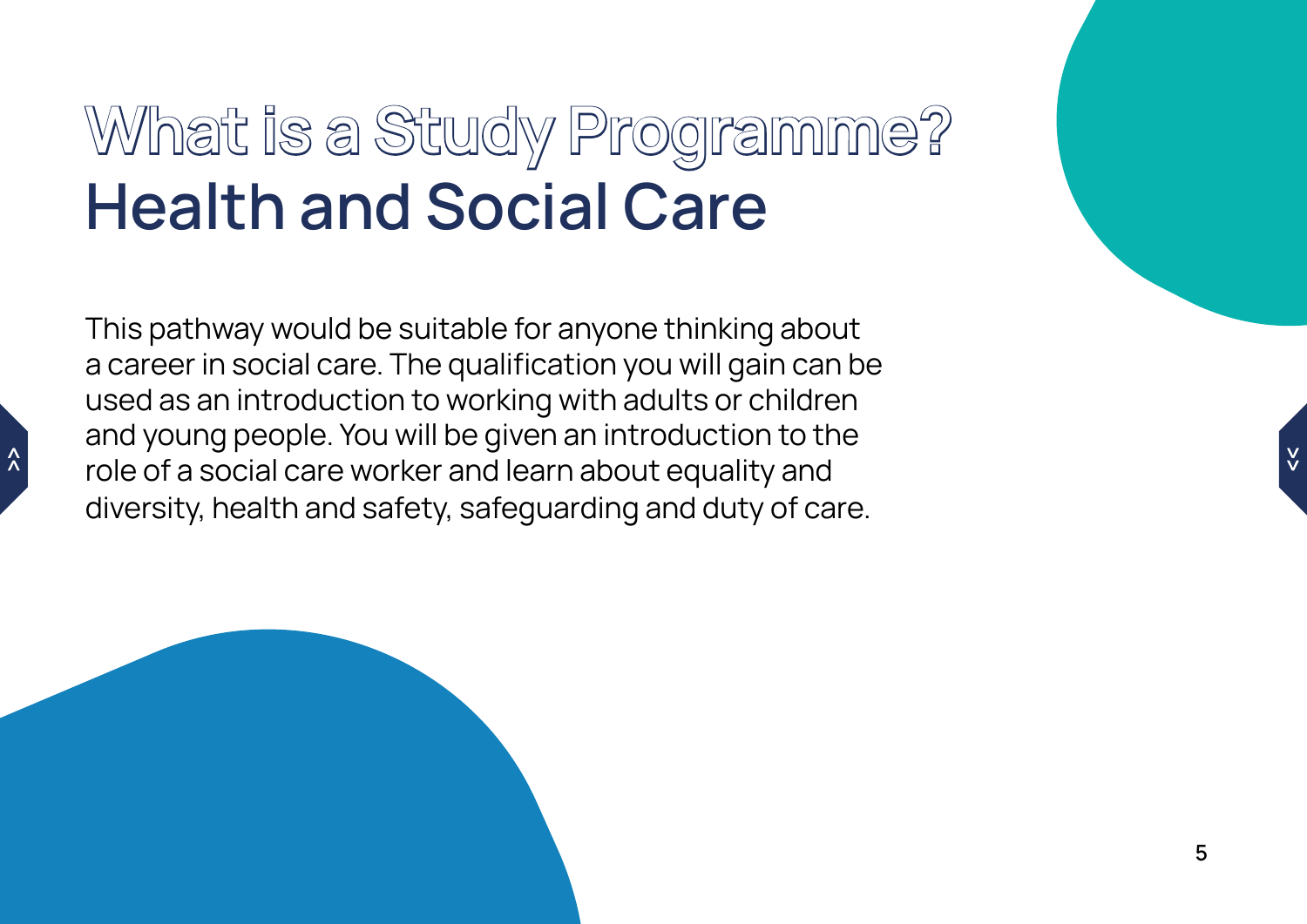### <span id="page-5-0"></span>**What is a Study Programme? Programme? Childcare**

We offer an introduction within children and young people settings. This qualification is incorporated within the Health and Social Care Programme (above) and gives you the opportunity to develop professional skills such as the ability to keep children safe and preparing and maintaining environments to support children's varying needs.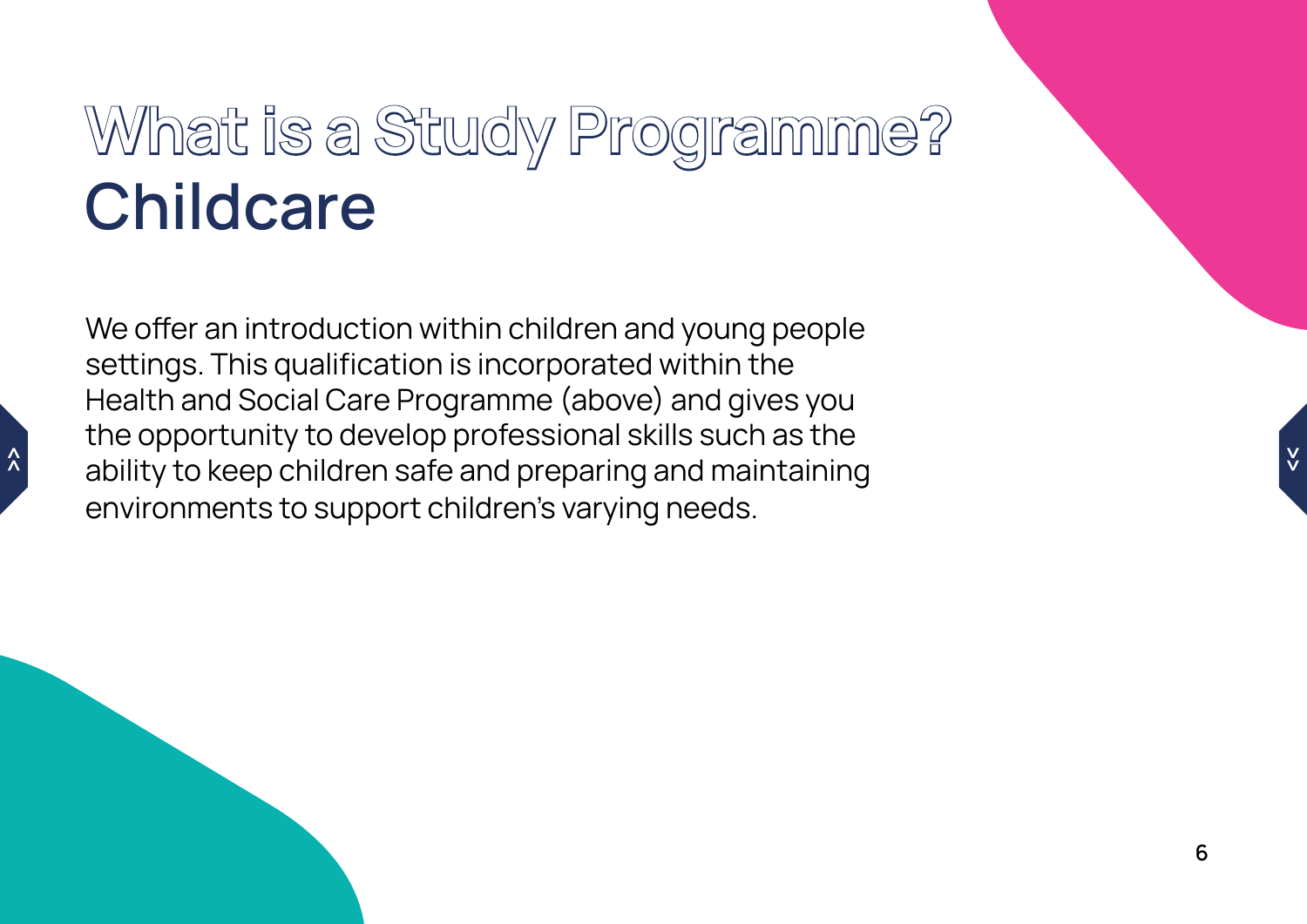#### <span id="page-6-0"></span>**What is a Study Programme? Programme? Business Administration**

**7** 

All businesses have an administration function. This Study Programme is suitable for anyone thinking about a career in office administration in any sector. You'll learn all the essentials of keeping an office running. For example, handling the phones and mail, creating business documents and welcoming visitors.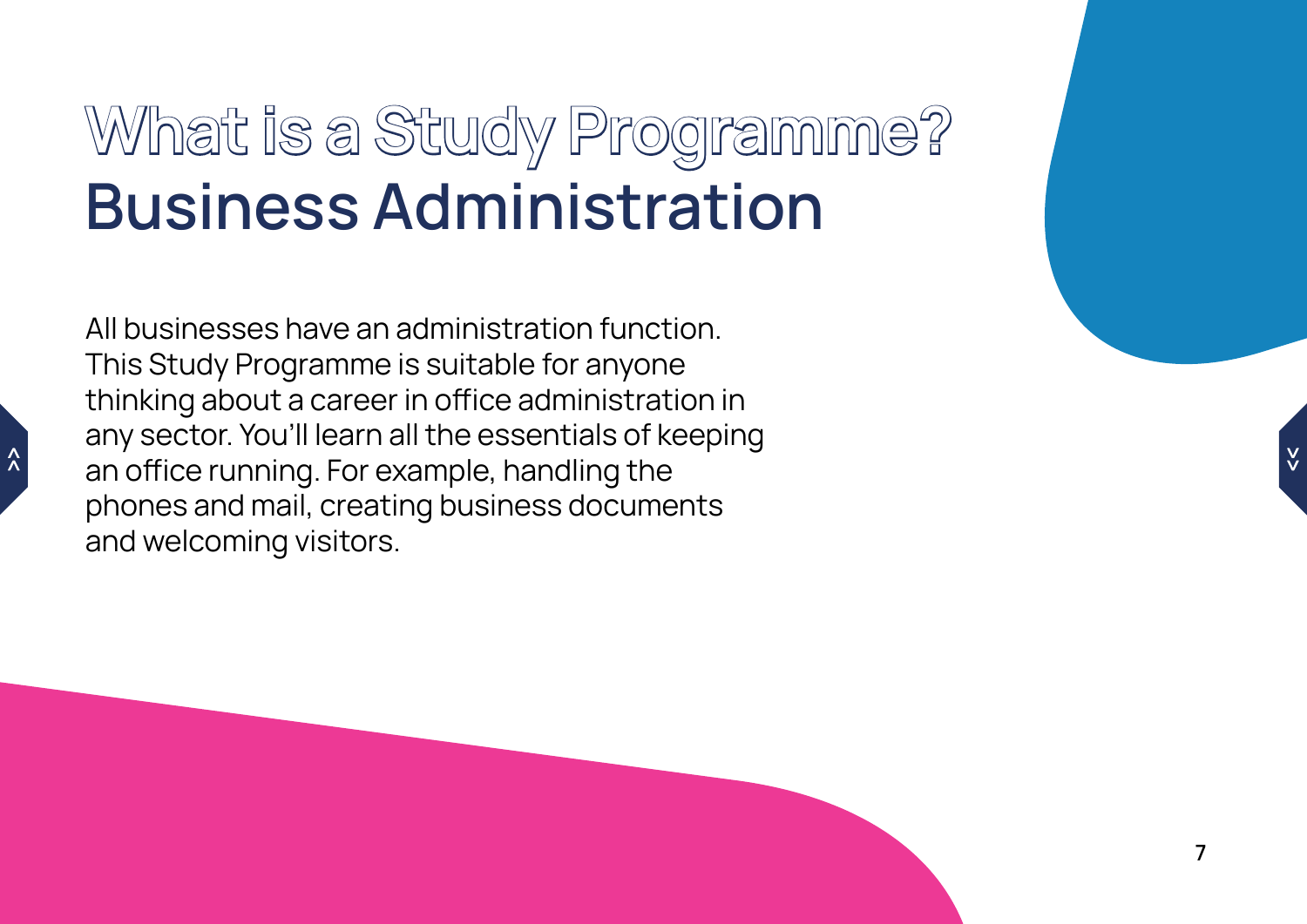#### <span id="page-7-0"></span>**What is a Study Programme? Programme? Customer Service**

If you think you'd be most happy serving customers, then this Study Programme will be of interest to you. You'll learn relationship building and customer care skills relevant to any industry.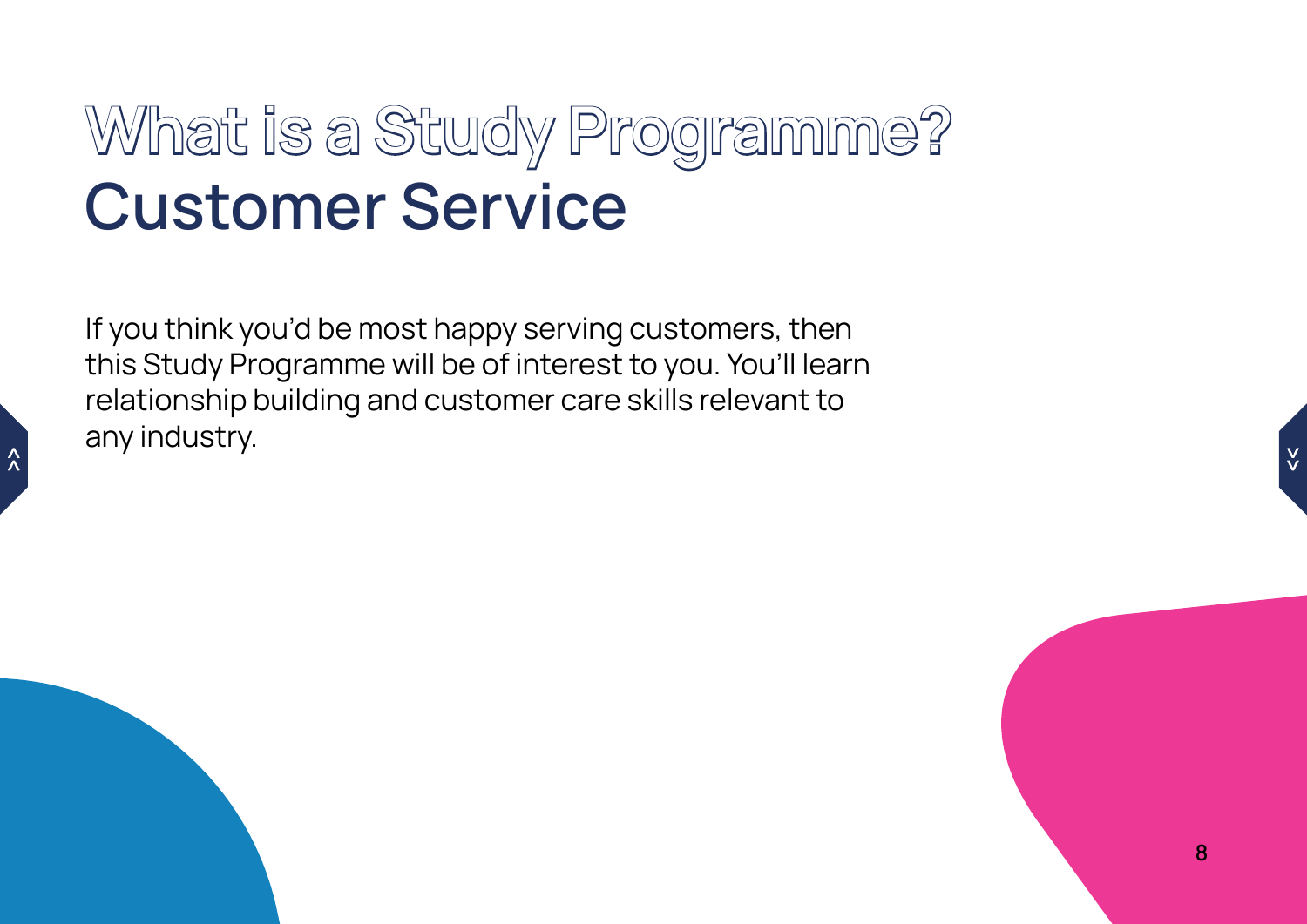### <span id="page-8-0"></span>**What is a Study Programme? Programme? IT Users**

If you are interested in a future career in IT, the IT Users Study Programme will equip you with some useful skills for future career progression. Content is flexible to suit your interests and your work placement.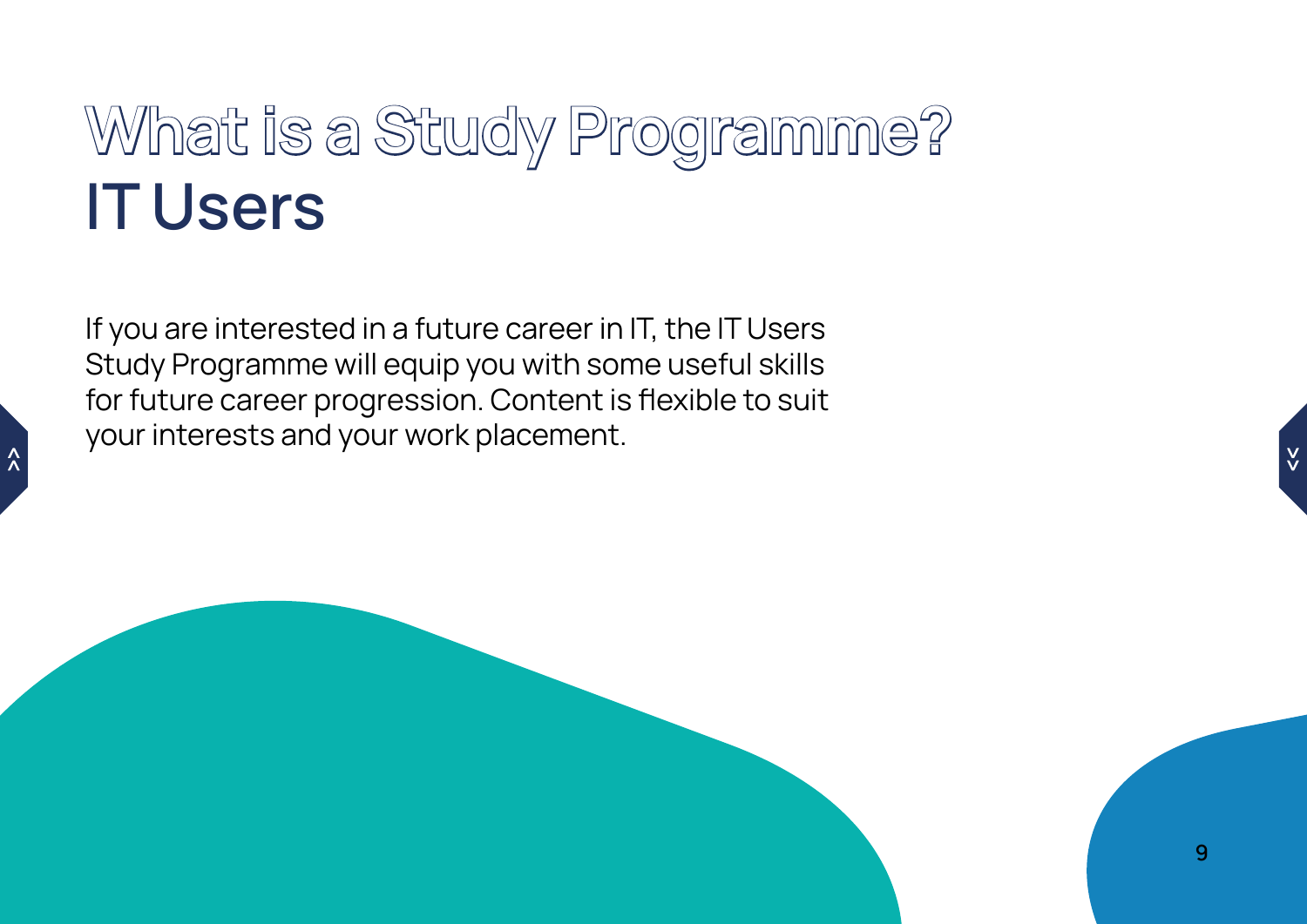#### <span id="page-9-0"></span>**What is a Study Programme? Programme? ASDAN**

The ASDAN Level 2 Certificate in Personal and Social Development embraces personal, social, health, citizenship and ICT, and enables students to develop skills that prepare them for independence and working life. It offers imaginative ways of supporting young people in becoming confident individuals who are physically, emotionally and socially healthy, being responsible citizens who make a positive contribution to society and embrace change, managing risk together with their own wellbeing, as well as introducing them to new activities and personal challenges.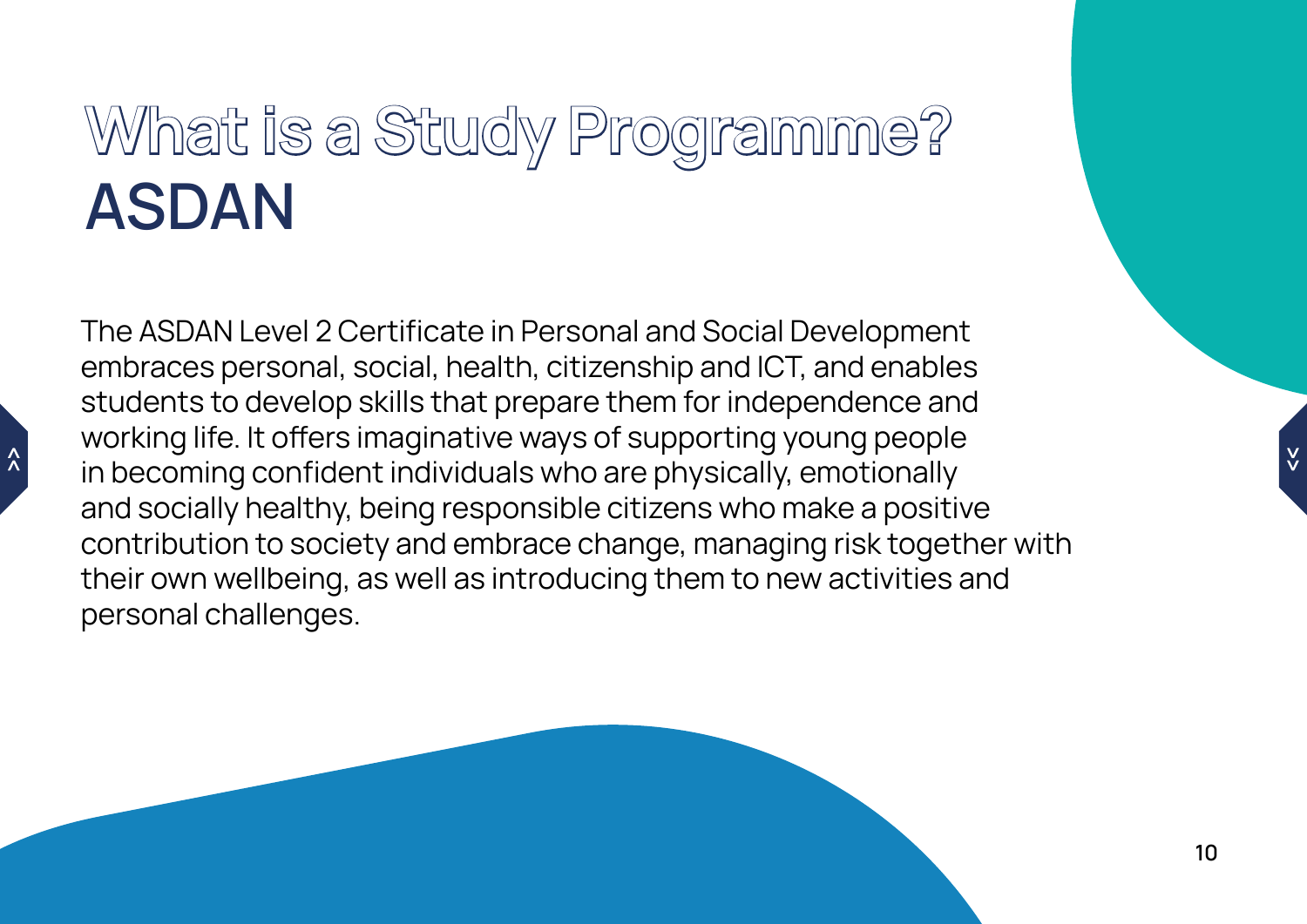### **Additional elements common to all study programmes**

#### **Employability skills**

 $\hat{\lambda}$ 

You will gain valuable qualifications and experience to support you in finding a job or to progress onto a college course or apprenticeship. These will typically include how to complete job applications, interview skills and effective communication.

#### **Enrichment activities**

All Hoople Study Programmes will include time to learn essential skills that are transferable to everyday life, eg budgeting, cookery, planning an event.

#### **Skills for working life**

We will support you to develop personal and work-related skills that will help you to progress and/or are of particular interest to you eg personal finance, food hygiene, manual handling and many other options.

#### **Functional skills**

We will help you to develop your maths and English skills, focusing particularly on problem solving and being able to apply the skills effectively in real situations.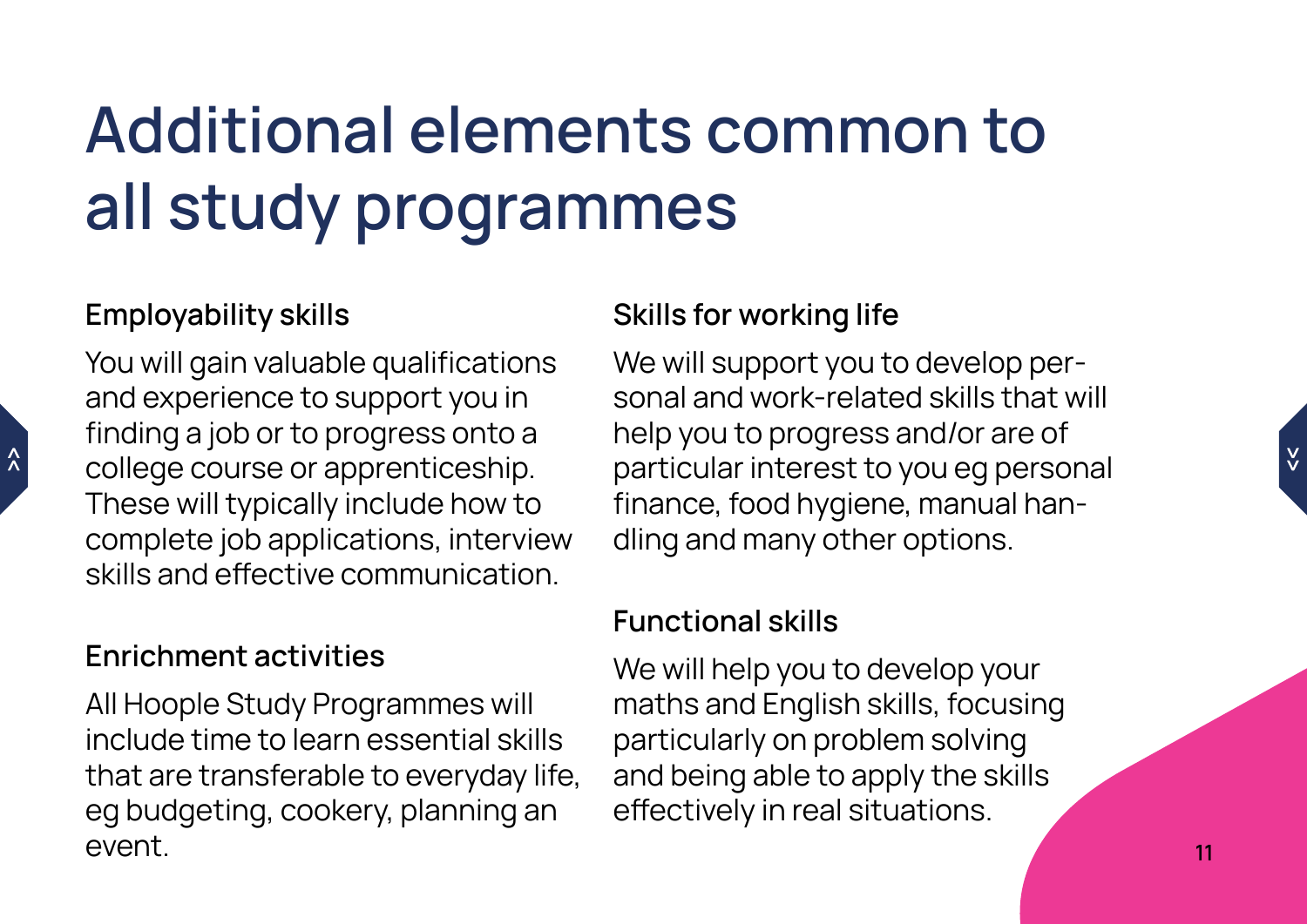#### **Work Placement**

As part of the study programme a work placement will be required for two days.

Work placements take place in a variety of settings and students are placed in areas of interest to their vocational qualification. Some work placements have taken place at;

• Vet4Pets

 $\lambda$ 

- St Michael's Hospice
- Children's Nurseries
- Garages
- Halo Leisure
- $\bullet\,$  Schools as support staff $\phantom{a}$
- Premier Inn
- Cafés
- 



 $\frac{V}{V}$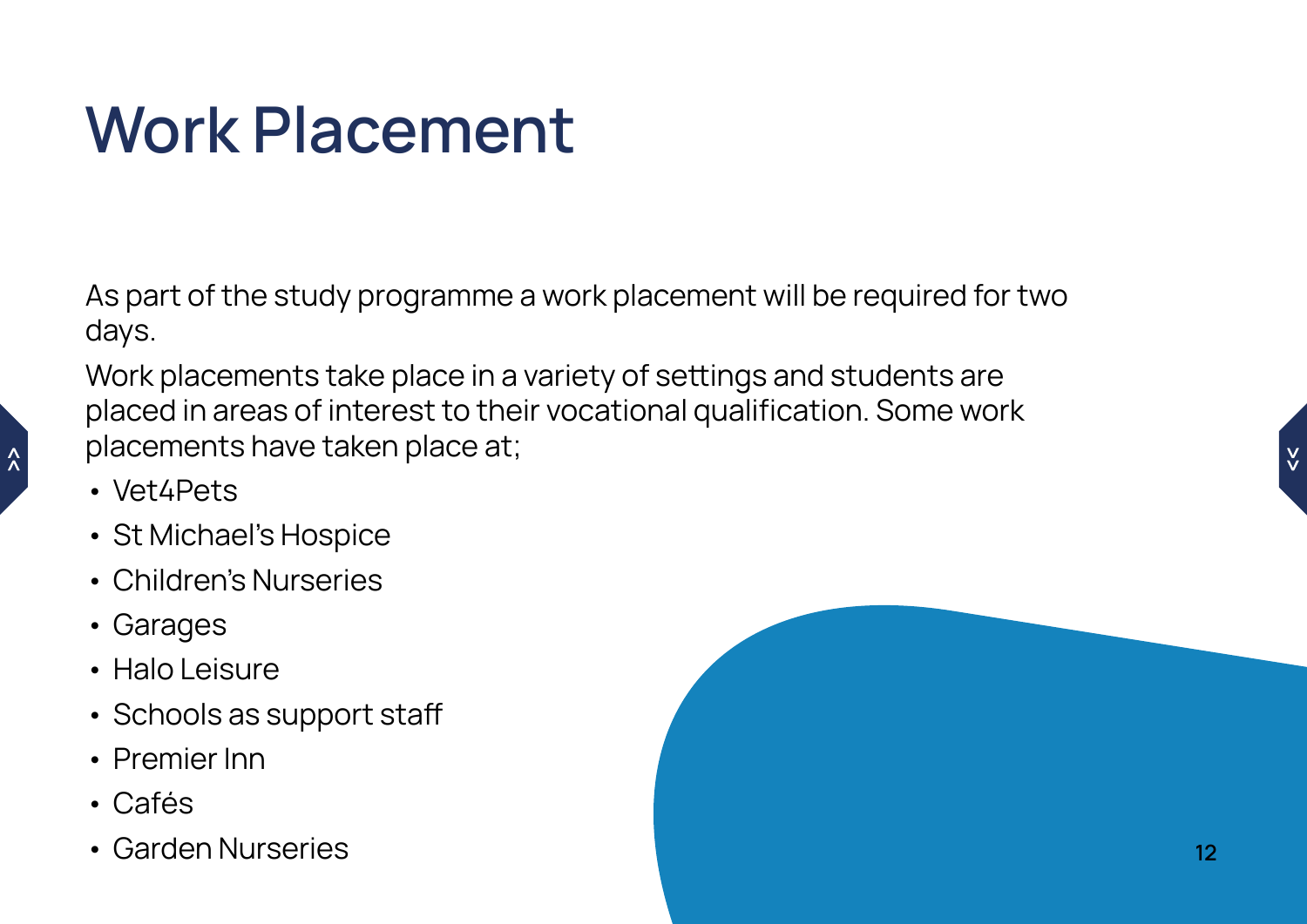# <span id="page-12-0"></span>**What is a Supported Internship?**

**The aim of a Supported Internship is to prepare young people for paid employment by:** 

- Supporting them to develop the skills valued by employers
- Enabling them to demonstrate their value in the workplace
- Developing confidence in their own abilities to perform successfully at work
- Building up experience for a CV

- Demonstrating that the young person has the skills and willingness to work
- Improving skills in English and maths that enable the young person to be better prepared for work, including handling money.
- Interacting with the public
- Practising interview skills **13**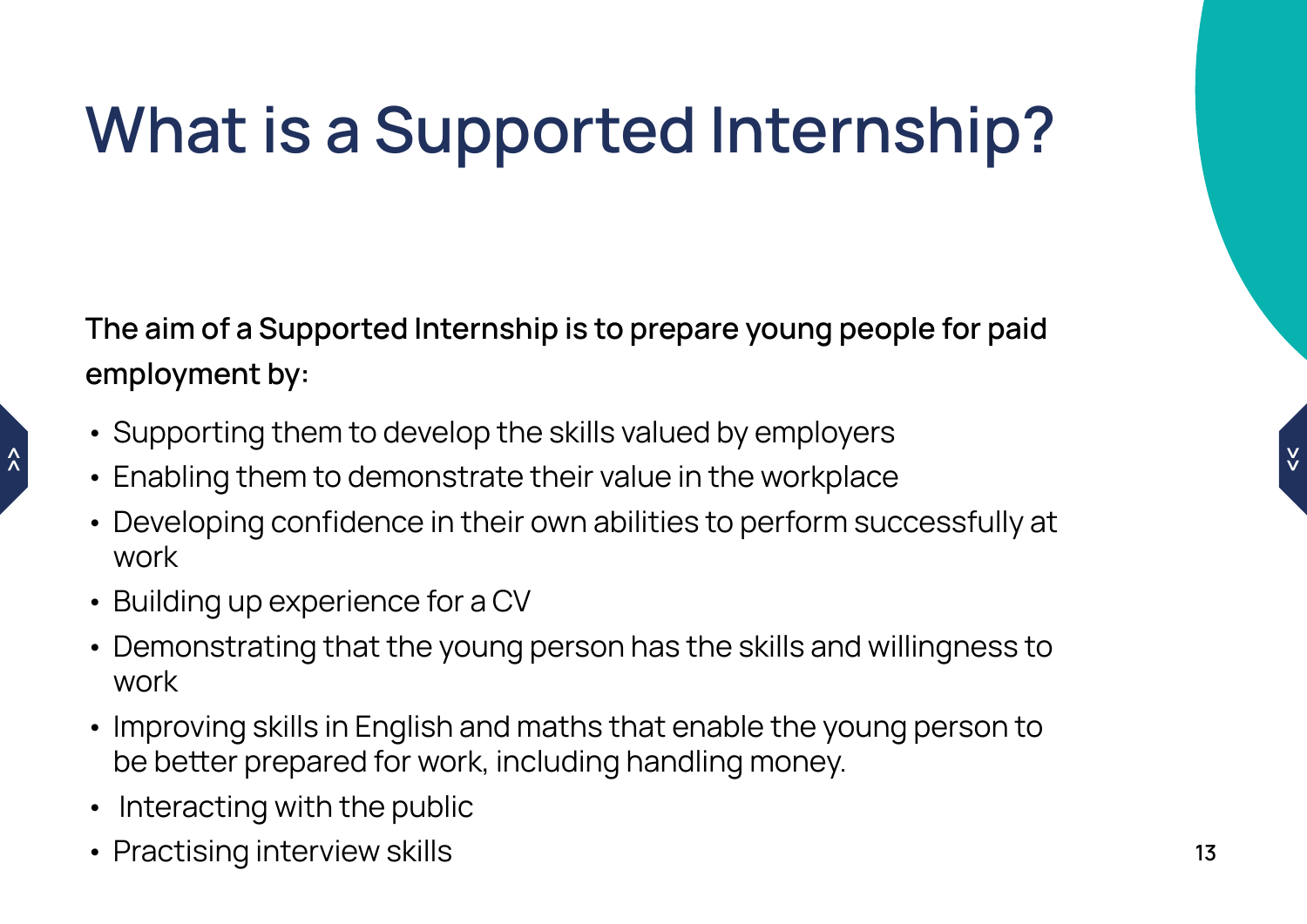# **Work Place Support**

- Attending workplace inductions and first day or first few days at work
- Mentoring and confidence-building
- Learning the job role in readiness for training learners
- Supporting the learner to master tasks
- Breaking down tasks, sometimes applying systematic instruction techniques
- Modelling workplace behaviours
- Target-setting and monitoring and reviewing progress
- Encouraging learner self-assessment/ reflection
- Regular workplace visits

 $\lambda$ 

- Re-phrasing or repeating employer instructions
- Checking learners' understanding
- Negotiating an increase in responsibilities or new activities
- Supporting learners to try out new ways to do things if they are not successful at first
- Trouble-shooting or advocating for learners when things go wrong
- Identifying skill development needs and either addressing them or referring to other staff
- Determining if a learner needs to move placement and arranging for that to happen. **14**

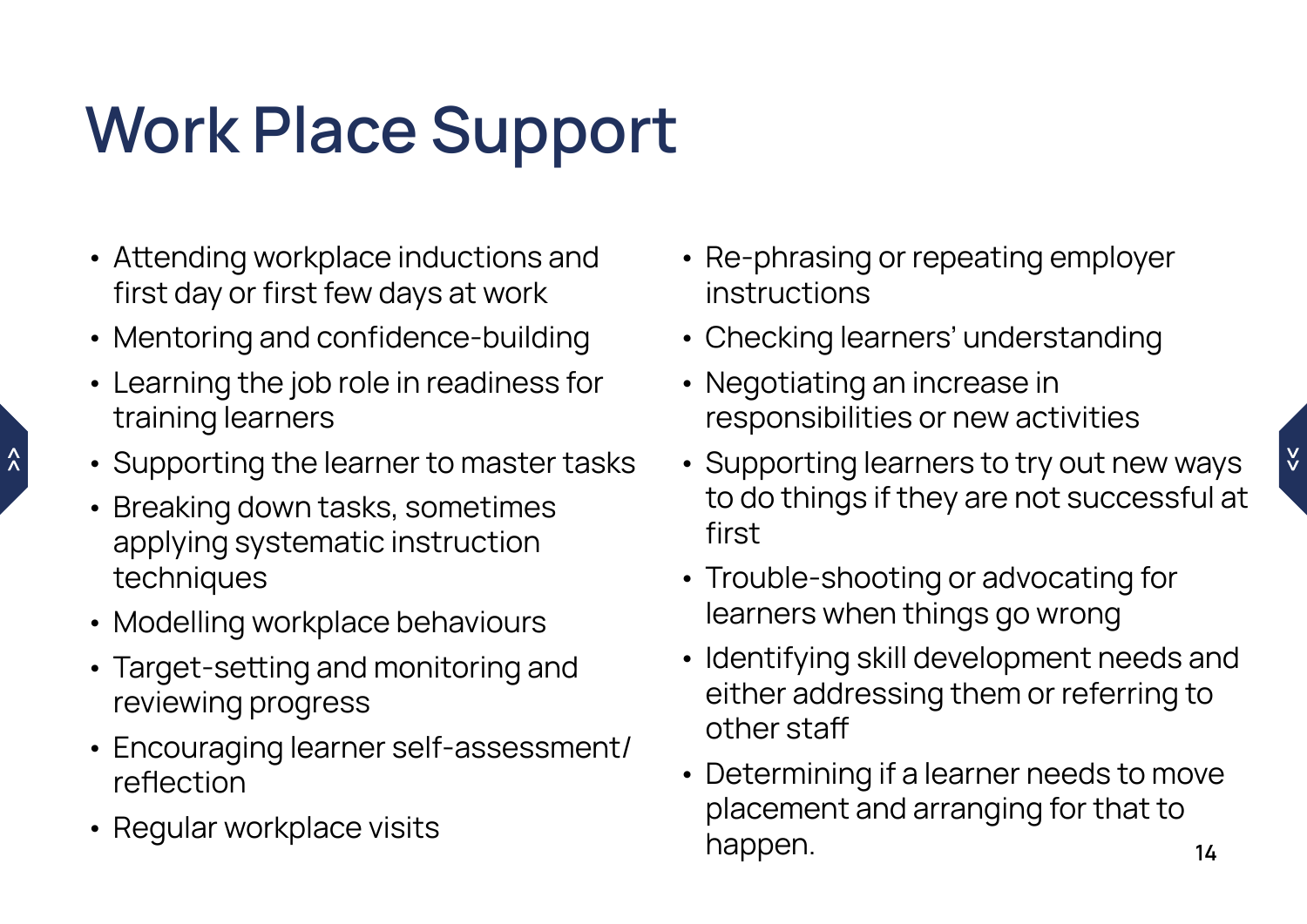# <span id="page-14-0"></span>**Benefits of a Supported Internship**

- Opportunity for young people to gain sustainable employment and live independent lives.
- Fulfil a real business need and provide value and benefit to the employer as well as the young person.
- Supported Internships will provide all the support that the young person needs.
- Evidence from similar projects and initiatives shows that young people with complex needs often make valuable, hard-working and loyal additions to an employer's workforce.
- To be exposed to a real work setting and raise aspirations and ambitions.-
- To develop softer skills such as confidence, punctuality, time-keeping.
- To secure a relevant qualification where appropriate and can be a feeder course to an apprenticeship if appropriate.